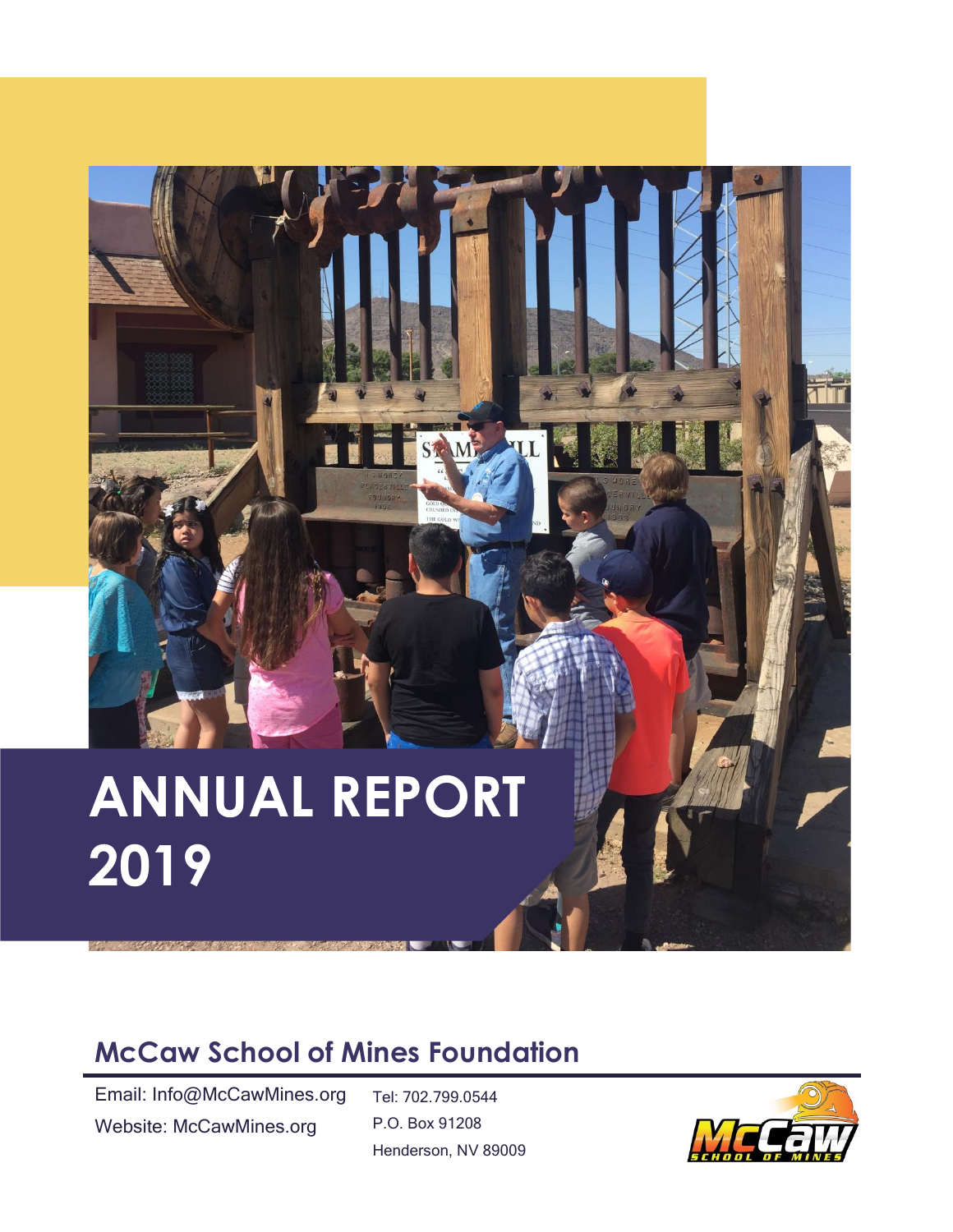### **MISSION AND PURPOSE**

The purpose of McCaw School of Mines is to provide education on the importance of mining and to promote a positive and responsible image of the mining industry and its partners.

Through interactive tours and exhibits we strive to communicate the maxim, "If it isn't grown, it must be mined," and the importance this phrase plays in the everyday lives of those in our communities. We also strive to spark an interest in mining careers to those that visit the Mine and emphasize the many career pathways possible.



#### **HISTORY AND BACKGROUND**

Located on 1.4 acres of property adjacent to the Gordon McCaw STEAM Academy campus, the McCaw School of Mines was developed in the early 1990's through the efforts of then

Gordon McCaw Elementary School Principal Janet Dobry. Fashioned in a similar manner as the Indiana Jones Ride at Disneyland, the 5,100 square foot realistic model of a historic underground mine was dedicated in 1996 and is the only simulated underground mine of its kind in the state. In 2000 a 3,000 square foot Visitor's Center was

added to the property. In April of 2018 McCaw School of Mines welcomed their 100,000<sup>th</sup> visitor.

McCaw School of Mines Foundation is a non-profit educational foundation founded in 1996

and formed under IRS Code 501(c)(3) to oversee McCaw School of Mines. The foundation has been recognized by GuideStar with their highest rating, the Platinum Star Seal of Transparency. McCaw School of Mines is primarily staffed by volunteers under the leadership of Executive Director Philip Luna. Mr. Luna has been the Executive Director since May of 2017.

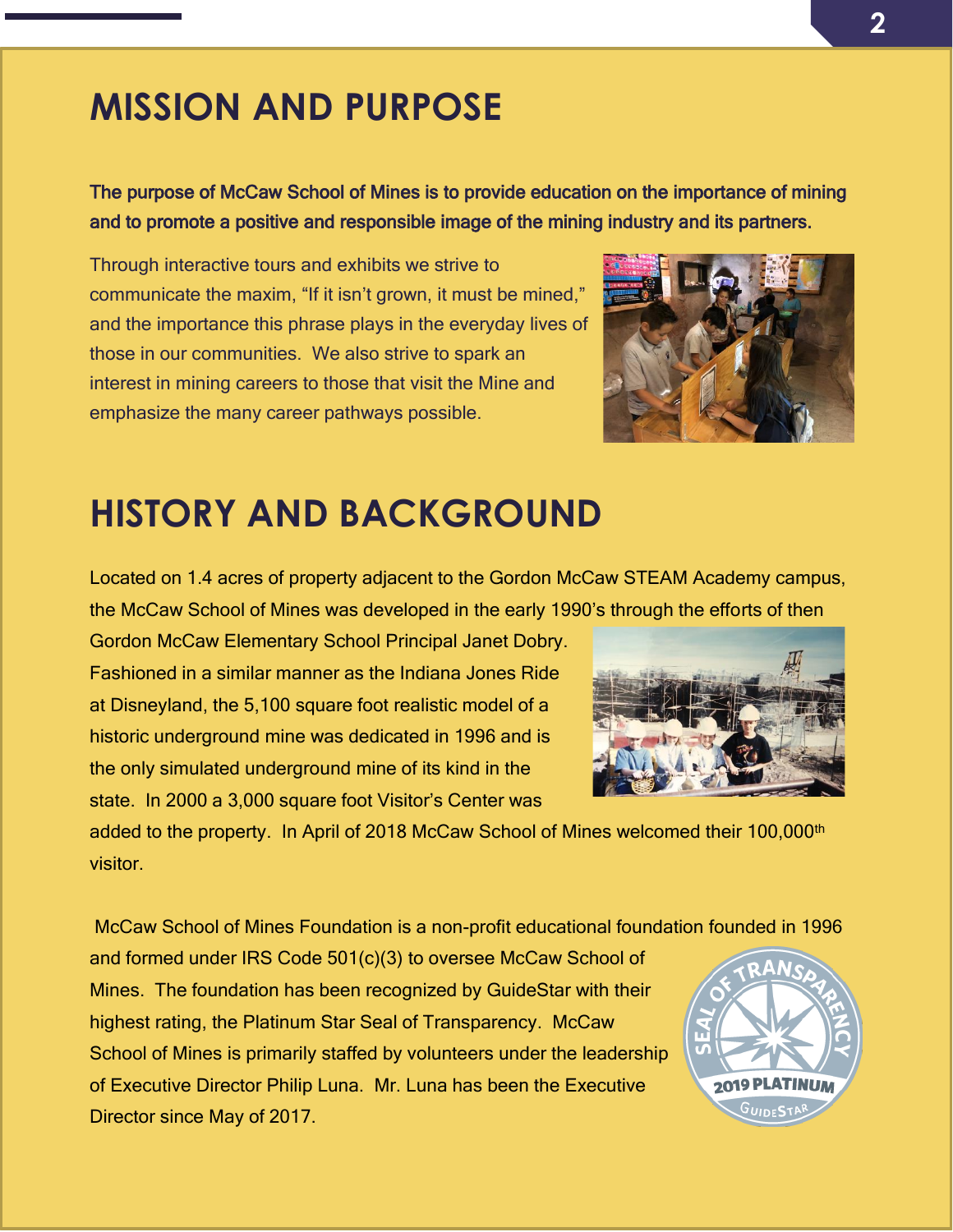## **FACTS AND FIGURES**

#### During Calendar Year 2019:

- We provided 112 guided field trips for Clark County area schools and groups.
- 86% of school field trips were provided free of charge to the attending school including all Clark County School District field trips.
- 6,636 people visited our Mine Experience. Since 1996 we have educated over 110,000 students, educators and families on the importance of minerals in our society, mining's role in producing the minerals we need, and how mining has contributed to Nevada's statehood and rich history.
- We hosted a free two-day "Haunted Mines" event that drew more than 1,450 attendees and greatly helped to increase our exposure in the community.
- We upgraded our facilities and property to allow for self-guided tours.
- For the first time since we opened in 1996, we began to open to the general public on the first Saturday of every month offering both guided and self-guided tours. We had 360 visitors on our October 5th opening day.